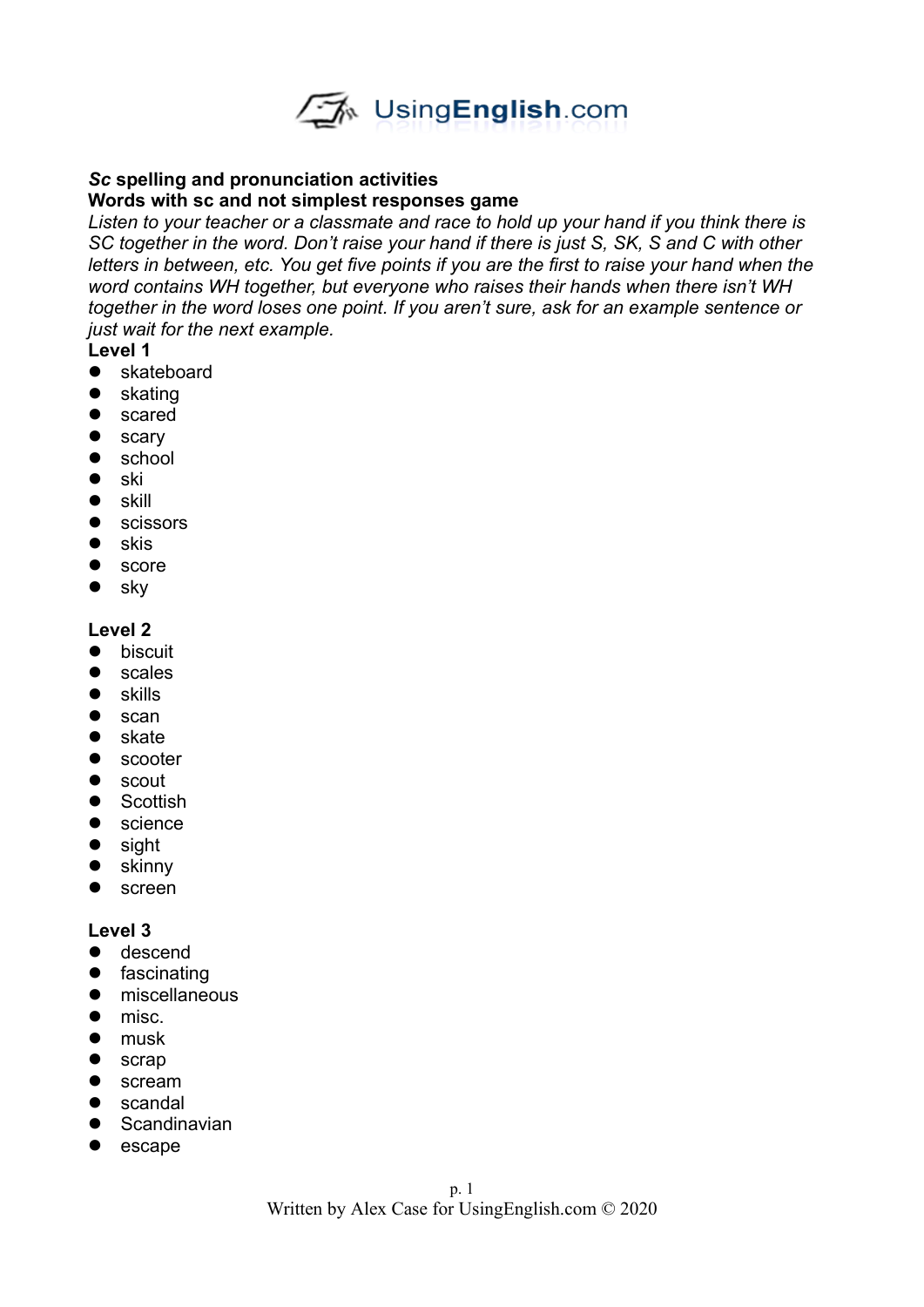

- landscape
- **•** scenery
- **•** scenic
- $\bullet$  skin
- $\bullet$  scan
- $\bullet$  skirt
- scratch
- skydive

# **Level 4**

- **•** descent
- decent
- **·** discipline
- **•** fluorescent
- obscene
- absent
- scaffold
- scam
- skim
- skeleton
- **•** scenario
- skewer
- sewer
- scholar
- $\bullet$  skid
- skinned
- scone
- skin-tight
- scoop
- **•** screw
- **•** script
- scrapped
- scrub
- **•** scruffy
- scrum
- sculpture
- skunk
- skull

- abscess
- abscond
- ascend
- askew
- $\bullet$  disciple
- helter-skelter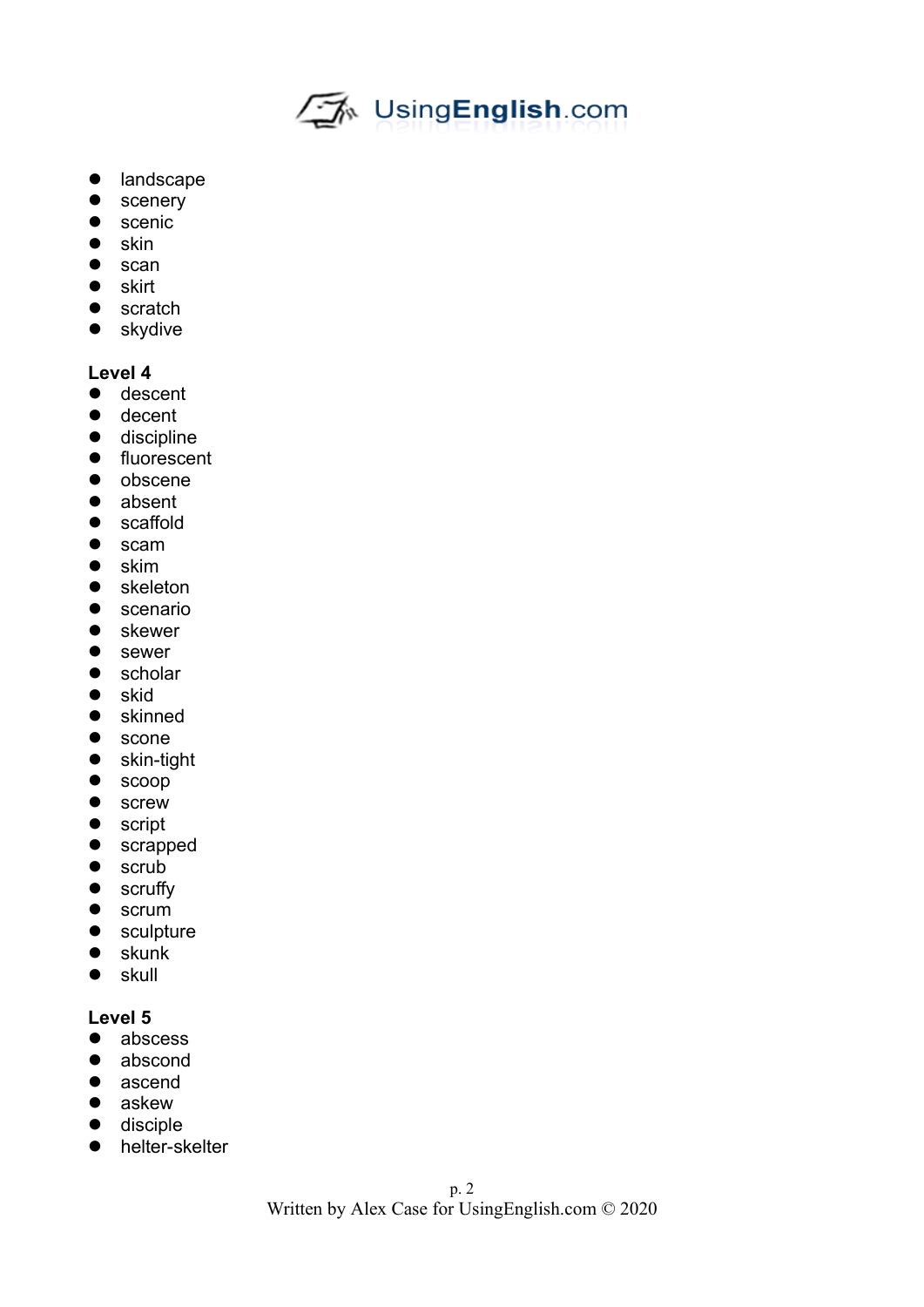

- incandescent
- scab
- scald
- **•** scree
- **•** scamper
- skanky
- scant
- skint
- **•** scarper
- escarpment
- sceptre
- septic
- **•** sciatica
- $\bullet$  skiff
- scoff
- **•** scimitar
- skimpy
- scrimp
- **•** scintilla
- **•** scintillating
- scion
- **•** skipper
- scupper
- **•** skirmish
- skit
- skittle
- scatter
- skive
- scorn
- **•** scour
- scram
- **•** scrawl
- **•** screech
- scuffle
- skulk
- skullcap
- sculpt
- skulduggery
- $\bullet$  scum
- succumb
- viscount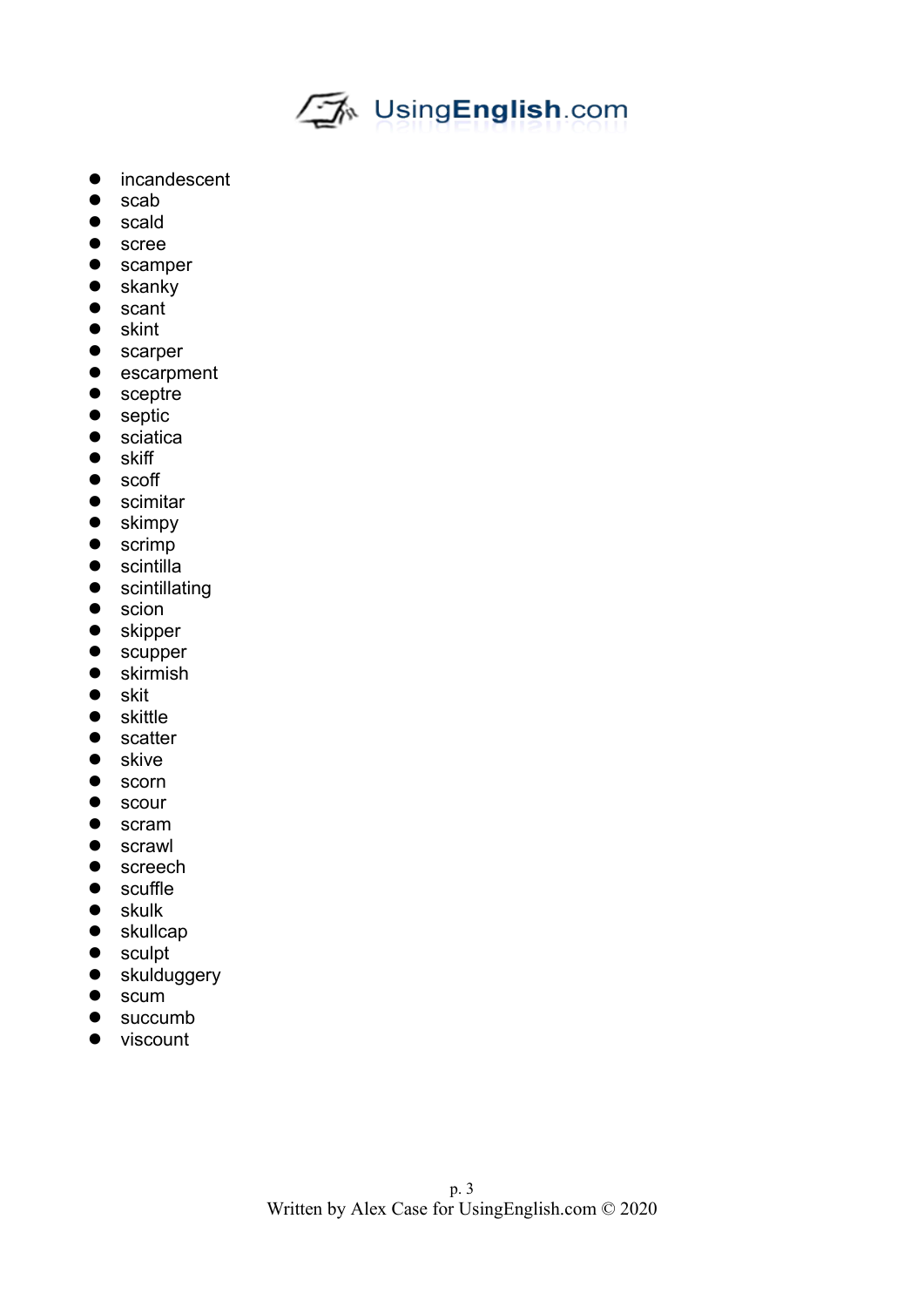

*Do the same, but listening to your teacher or classmate say a word in a sentence to give context. Listen to the context carefully, because with these there is always another word with exactly the same pronunciation in the opposite category.* 

- scene/ seen
- scent/ sent
- **•** muscle/ mussel
- ska/ scar
- cents/ scents
- assent/ ascent

# **S and SC spelling practice**

*Put a C into one of the two words on each line below that needs it to be spelt correctly.*

### **Levels 1 and 2**

- sissors/ sitters
- sience/ sight

### **Level 3**

- decent/ desend
- **•** fasinated/ fastener
- messy/ misellaneous
- senery/ sunny
- senate/ senic

### **Level 4**

- $\bullet$  disease/ disipline
- **•** fluoresent/ frosted
- absent/ obsene
- sabbatical/ senario

- absent/ absess
- asend/asset
- $\bullet$  disappear/ disiple
- incandesent/ incantation
- septic/ septre
- sintilla/ sister
- **•** sintillating/ sizeism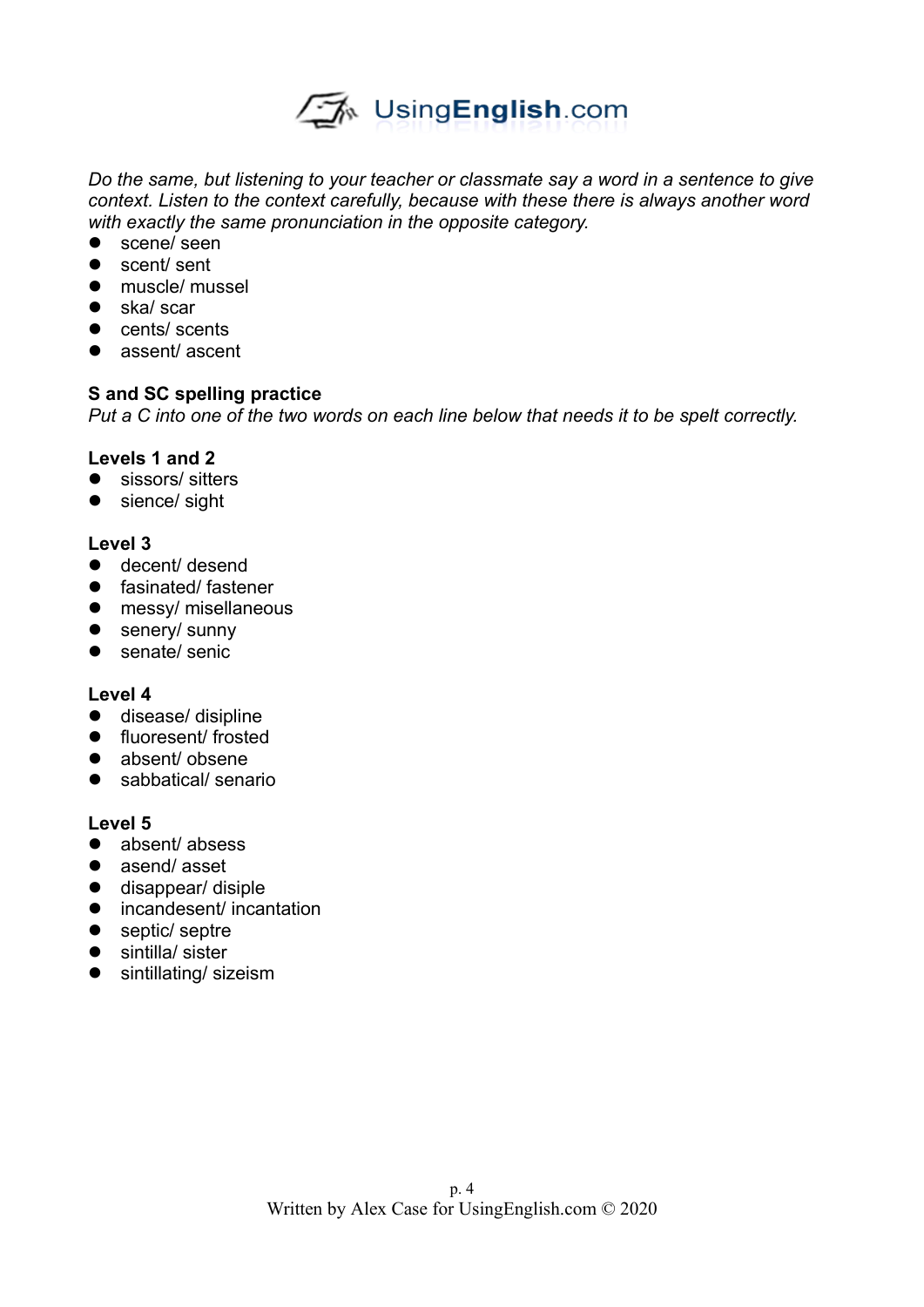

# **Silent letters in SC words**

*Put brackets around any silent letters in the words below. Some have no silent letters.*  **Levels 1 and 2**

- scared
- school
- **•** scissors
- score
- **•** biscuit
- scales
- **•** scooter
- Scottish
- **•** science
- screen

### **Level 3**

- **o** descend
- **•** fascinated
- **•** miscellaneous
- misc.
- scrap
- scream
- **•** scandal
- landscape
- scenery
- **•** scenic
- scout

- **o** descent
- **·** discipline
- **•** fluorescent
- $\bullet$  obscene
- scaffold
- scam
- **•** scenario
- **•** scholar
- scone
- screw
- **•** script
- scrapped
- scruffy
- scrum
- sculpture